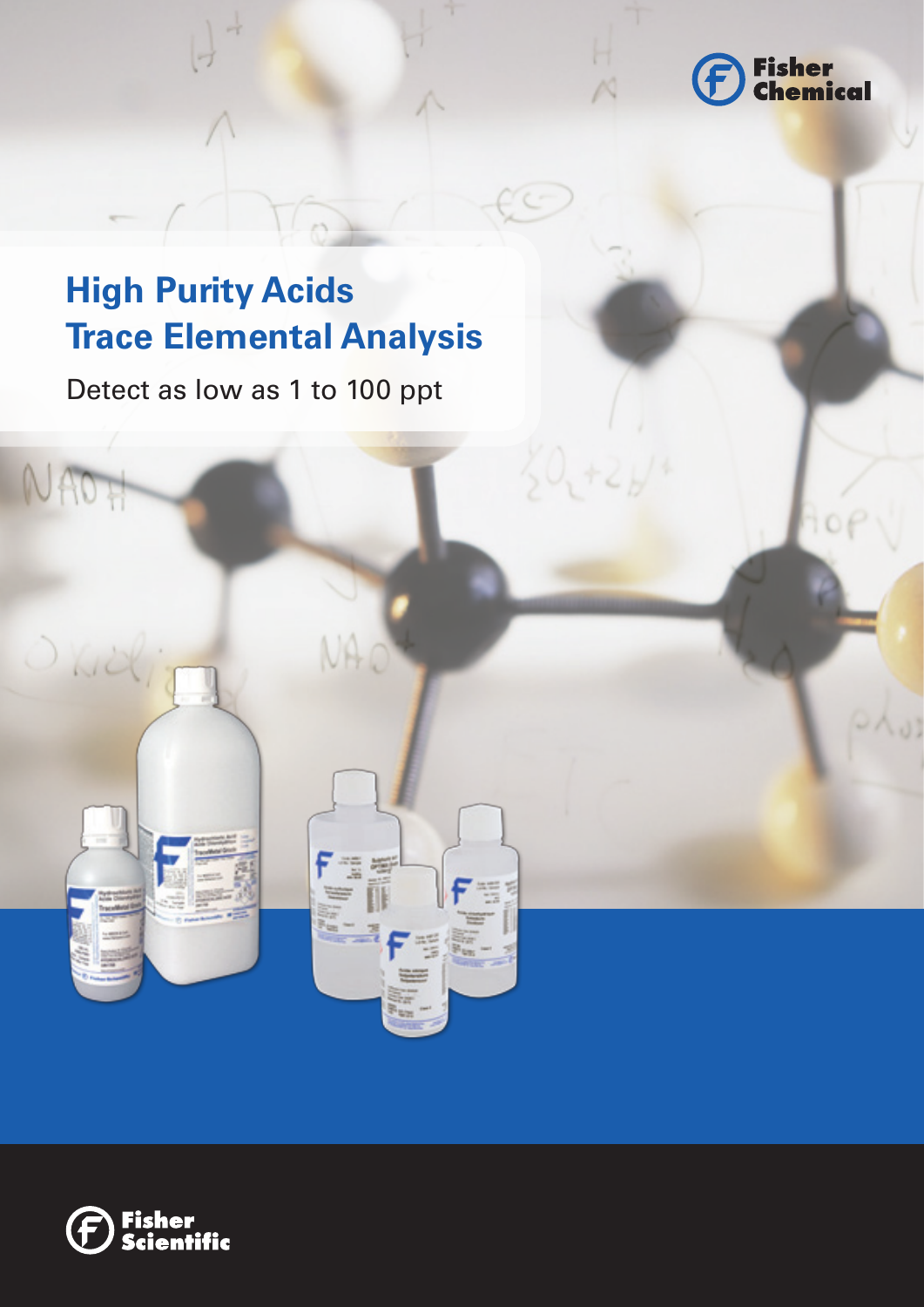# **High purity acids**

# **If you are looking for acids, look no further.**

Whether you are analyzing environmental samples, etching glass, conducting routine testing or performing the most demanding laboratory procedures, Fisher Chemical can supply virtually any type of acid you need, in the grades, sizes and packaging that meet your requirements.

We offer a complete line of acid grades to meet the most challenging applications:

- • **Optima® Acids** (1-100 ppt) The most demanding applications. Lowest metal content, highest purity; 10 ppt key metals.
- • **Trace Metal® Acids** (0.1-1 ppb) Superior purity, exceptional value. Highest purity; 0.1 ppb key metals.
- • **Primar Plus® Acids** (1-10 ppb) The perfect choice for routine applications.
- • **For Analysis, AR grade** (Low cadmium, lead and mercury level) – Suitable for use in environmental and food applications.

In addition to high-quality acids, we offer premium packaging that provides:

- Safety
- Sustainable product quality
- Less weight and more convenience

Try our high purity acids today.

# **Contents**

## **1-100 ppt level detection**

| <b>Application example</b> |
|----------------------------|
|                            |
|                            |

## **0.1-1 ppb level detection**

| <b>Application example</b> |
|----------------------------|
|                            |
|                            |

## **1-10 ppb level detection**

| <b>Application example</b> |  |
|----------------------------|--|
|                            |  |

## **From ppm to ppb level detection**

| <b>Application example</b> |  |
|----------------------------|--|
|                            |  |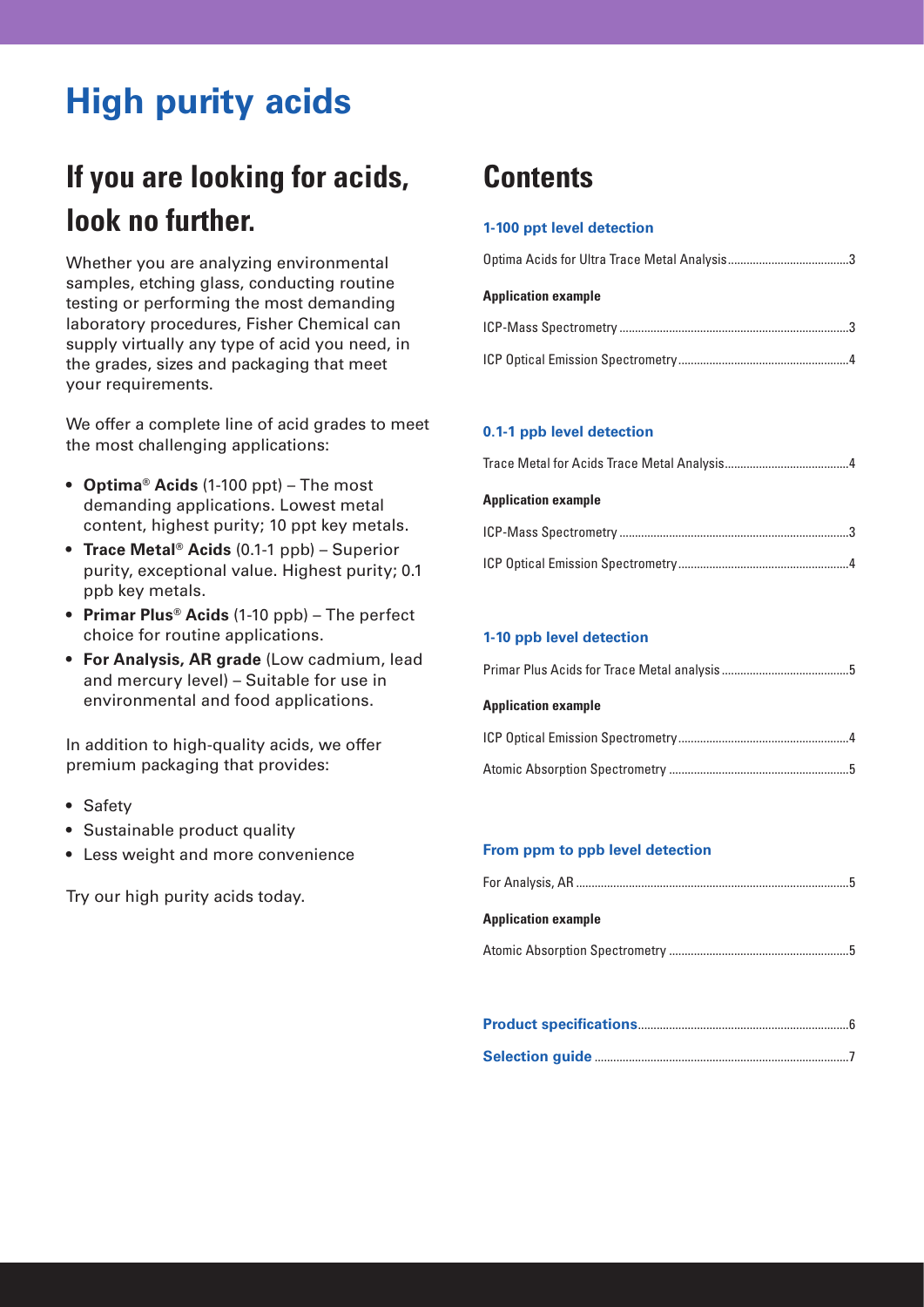# **As low as 1-100 ppt level detection**

# **Fisher Chemical Optima Acids**

**The highest purity of acids and bases for ultra-trace metal analysis: all products are certified below 100 parts per trillion (ppt or pg/g) with critical impurities specified at 10 ppt level. This range contains the fewest trace metallic impurities of any other acids tested up to 65 parameters at ppt levels by ICP-MS.**

# **Fisher Chemical Optima packaging**

Teflon® FEP bottle, Teflon PFA with HCl and HF (to avoid vapor permeability issues)

- 1. Bottled in class 10 cleanroom conditions.
- 2. Individually double-bagged in class 100 clean room for product integrity.
- 3. Each bottle is individually packaged.

| <b>Old catalog</b><br>number | <b>New catalog</b><br>number | <b>Product</b><br>name                       | <b>Pack</b><br>size | <b>Packaging</b>                 |  |
|------------------------------|------------------------------|----------------------------------------------|---------------------|----------------------------------|--|
| A/0415/07                    | A465-250                     | <b>Acetic Acid</b>                           | 250mL               | Pre-cleaned                      |  |
| A/0415/08                    | A465-500                     | Glacial min.                                 | 500mL               | <b>Teflon FFP</b>                |  |
| A/0415/15                    | A465-1                       | 99%, Optima                                  | 11                  |                                  |  |
| A/3365/07                    | A470-250                     | Ammonia                                      | 250mL               |                                  |  |
| A/3365/08                    | A470-500                     | Solution<br>$20 - 22\%$ .                    | 500mL               | Pre-cleaned<br><b>HDPF</b>       |  |
| A/3365/15                    | A470-1                       | Optima                                       | 11                  |                                  |  |
| H/0955/08                    | A471-500                     | Hydrobromic<br>Acid 44-49%,<br><b>Optima</b> | 500ml               | Pre-cleaned<br><b>Teflon FFP</b> |  |
| H/1205/07                    | A466-250                     | Hydrochloric                                 | 250mL               |                                  |  |
| H/1205/08                    | A466-500                     | Acid 32-35%,                                 | 500mL               | Pre-cleaned<br><b>Teflon PFA</b> |  |
| H/1205/15                    | A466-1                       | Optima                                       | 11                  |                                  |  |
| H/1435/07                    | A463-250                     | Hydrofluoric                                 | 250mL               |                                  |  |
| H/1435/08                    | A463-500                     | Acid 47-51%,                                 | 500mL               | Pre-cleaned<br><b>Teflon PFA</b> |  |
| H/1435/15                    | A463-1                       | <b>Optima</b>                                | 1 <sub>L</sub>      |                                  |  |
| H/1830/08                    | P170-500                     | Hydrogen<br>Peroxide<br>30-32%,<br>Optima    | 500mL               | Pre-cleaned<br><b>Teflon FFP</b> |  |
| N/2275/07                    | A467-250                     | <b>Nitric Acid</b>                           | 250mL               |                                  |  |
| N/2275/08                    | A467-500                     | 67-69%.                                      | 500mL               | Pre-cleaned<br><b>Teflon FEP</b> |  |
| N/2275/15                    | A467-1                       | <b>Optima</b>                                | 11                  |                                  |  |
| P/1295/07                    | A469-250                     | Perchloric                                   | 250ml               |                                  |  |
| P/1295/08                    | A469-500                     | Acid 65-71%,                                 | 500mL               | Pre-cleaned<br><b>Teflon FEP</b> |  |
| P/1295/15                    | A469-1                       | <b>Optima</b>                                | 11                  |                                  |  |
| S/9225/07                    | A468-250                     | Sulfuric Acid                                | 250mL               | Pre-cleaned                      |  |
| S/9225/08                    | A468-500                     | 93-98%,                                      | 500mL               | <b>Teflon FEP</b>                |  |
| S/9225/15                    | A468-1                       | <b>Optima</b>                                | 11                  |                                  |  |
| W/0115/08                    | W9-500                       |                                              | 500mL               |                                  |  |
| W/0115/15                    | $W9-1$                       | Water,<br>Optima                             | 1 <sub>L</sub>      | Pre-cleaned<br>LDPE              |  |
| W/0115/99                    | $W9-2$                       |                                              | 2L                  |                                  |  |

The certificate of analysis is delivered with each bottle and available from your local Fisher Scientific website.

# **Application example**

## **ICP-Mass Spectrometry**

ICP-MS is the routine tool for multi-element analysis, from ultra-trace (ppq) to matrix (%). The entire periodic table can be analyzed routinely in a few minutes. Thermo Fisher Scientific provides the most complete range of ICP-MS instrumentation.

To exploit the full power of ICP-MS, chemicals of the highest quality and purity are required.

Thermo Fisher Scientific with its combined strengths in chemicals and analytical instrumentation guarantees unmatched quality for highest performance and undisputable results. The Fisher Chemical Optima Series provides a full range of chemicals for ultrapure analysis. Superiority is guaranteed by quality control when using unparalleled instrumentation from Thermo Fisher Scientific.

For more information, go to **<www.thermoscientific.com/icpms>**





Optima Packaging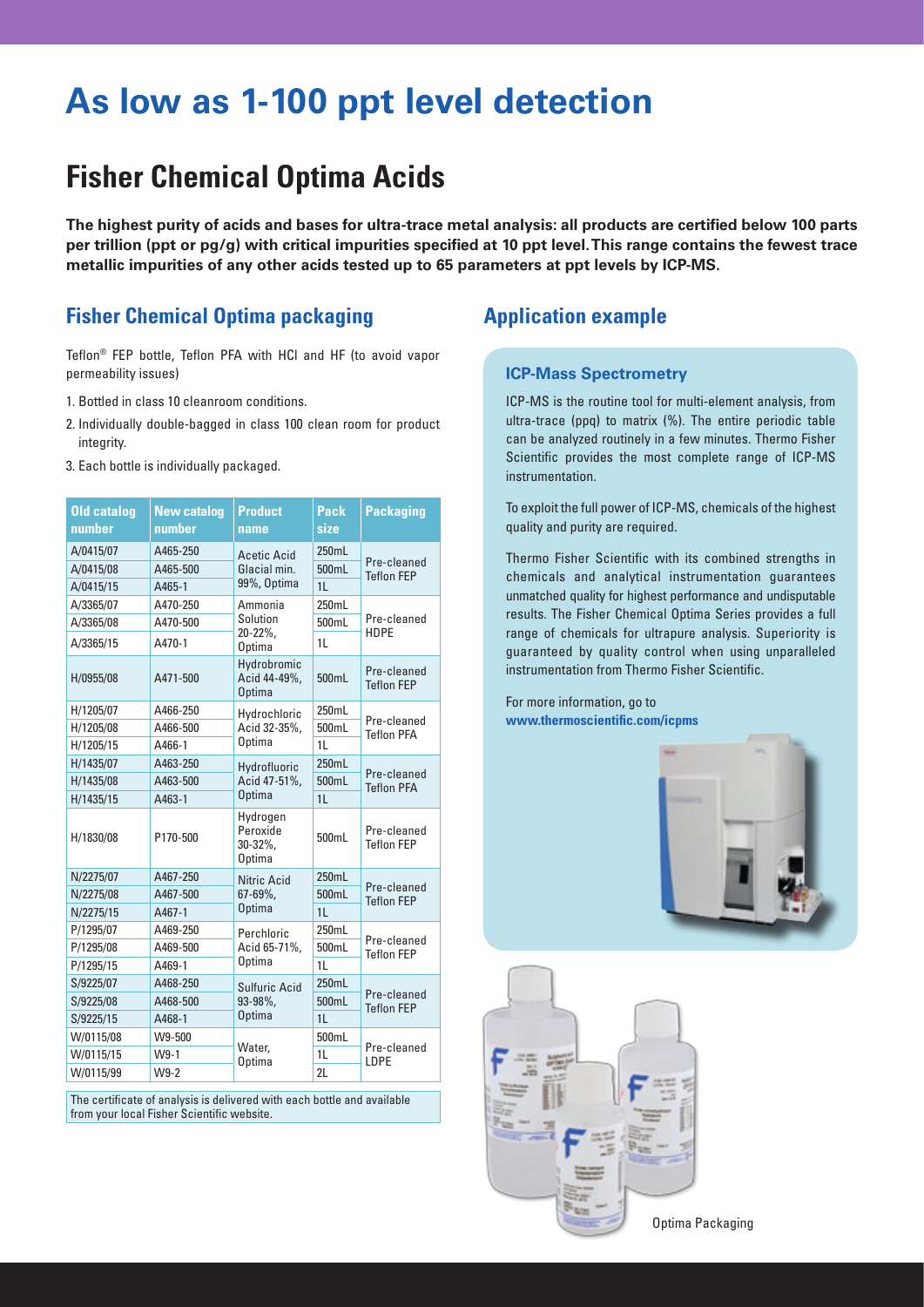# **0.1-1 ppb level detection**

# **Fisher Chemical Trace Metal Acids**

**These high-purity acids and bases are certified below one part per billion (ppb or ng/g) with key impurities specified at 0.1 ppb and the majority of impurities at 0.5 ppb or lower. We test up to 65 parameters by ICP-MS. Fisher Chemical Trace Metal Grade is suitable for ICP-MS and ICP applications.**

# **Fisher Chemical Trace Metal packaging**

- 1. Packaged in HDPE bottles, for safer, easier handling and to maintain quality.
- 2. Bottled in class 10 cleanroom conditions.

| <b>Catalog</b><br><b>Number</b> | <b>Product name</b>                             | <b>Pack</b><br>size | <b>Packaging</b>   |  |
|---------------------------------|-------------------------------------------------|---------------------|--------------------|--|
| A507-P500                       | Acetic Acid,                                    | 500mL               |                    |  |
| A507-P1                         | Glacial min 99%,                                | 11                  | <b>HDPE Bottle</b> |  |
| A507-P212                       | <b>Trace Metal</b>                              | 2.51                |                    |  |
| A512-P500                       | Ammonia Solution 20-22%,<br><b>Trace Metal</b>  | 500mL               | <b>HDPF Bottle</b> |  |
| A508-P500                       |                                                 | 500mL               |                    |  |
| A508-P1                         | Hydrochloric Acid 34-37%,<br><b>Trace Metal</b> | 11                  | <b>HDPE Bottle</b> |  |
| A508-P212                       |                                                 | 2.5L                |                    |  |
| A513-500                        | Hydrofluoric Acid 47-51%,<br><b>Trace Metal</b> | 500mL               | <b>HDPE Bottle</b> |  |
| A509-P500                       |                                                 | 500mL               |                    |  |
| A509-P1                         | Nitric Acid 67-69%,<br><b>Trace Metal</b>       | 11                  | <b>HDPE Bottle</b> |  |
| A509-P212                       |                                                 | 2.5L                |                    |  |
| A511-P500                       |                                                 | 500mL               |                    |  |
| A511-P1                         | Perchloric Acid 65-71%,<br><b>Trace Metal</b>   | 11                  | <b>HDPF Bottle</b> |  |
| A511-P212                       |                                                 | 2.5L                |                    |  |
| P/1292/PB08                     | Perchloric Acid 65-71%,                         | 500mL               | <b>PVC Coated</b>  |  |
| P/1292/PB15                     | <b>Trace Metal</b>                              | 1 <sub>L</sub>      | <b>Bottle</b>      |  |
| A510-P500                       |                                                 | 500mL               |                    |  |
| A510-P1                         | Sulfuric Acid 93-98%,<br><b>Trace Metal</b>     | 1L                  | <b>HDPE Bottle</b> |  |
| A510-P212                       |                                                 | 2.5L                |                    |  |
|                                 |                                                 |                     |                    |  |

The certificate of analysis is available from your local Fisher Scientific website. Lot analysis is available on the label.



# **Application example**

## **ICP Optical Emission Spectrometry**

ICP-OES is a fast multi-element analysis technique capable of determining up to 72 elements in a very wide range of samples, including food, environmental, metallurgy and petrochemical samples.

With detection limits ranging from sub ppb to % levels and typical analysis times of 60-90 seconds, ICP-OES is ideally suited for busy laboratories with a large workload. The Thermo Scientific iCAP 6000 Series is a dramatically different ICP specifically designed to provide high performance, occupy less bench space, be easier to use, and reduce the cost of ownership.

The best-performing ICP on the market deserves the best reagents. With our combined strengths in reagents and instrumentation guarantees unmatched quality for highest performance and the best results.

Fisher Chemical Trace Metal and Primar grade reagents allow the iCAP to achieve the ultimate in performance and guaranteed high-quality results every time.

For more information, go to **www.thermoscientific.com/icp**

![](_page_3_Picture_16.jpeg)

A508-P500 and A508-P212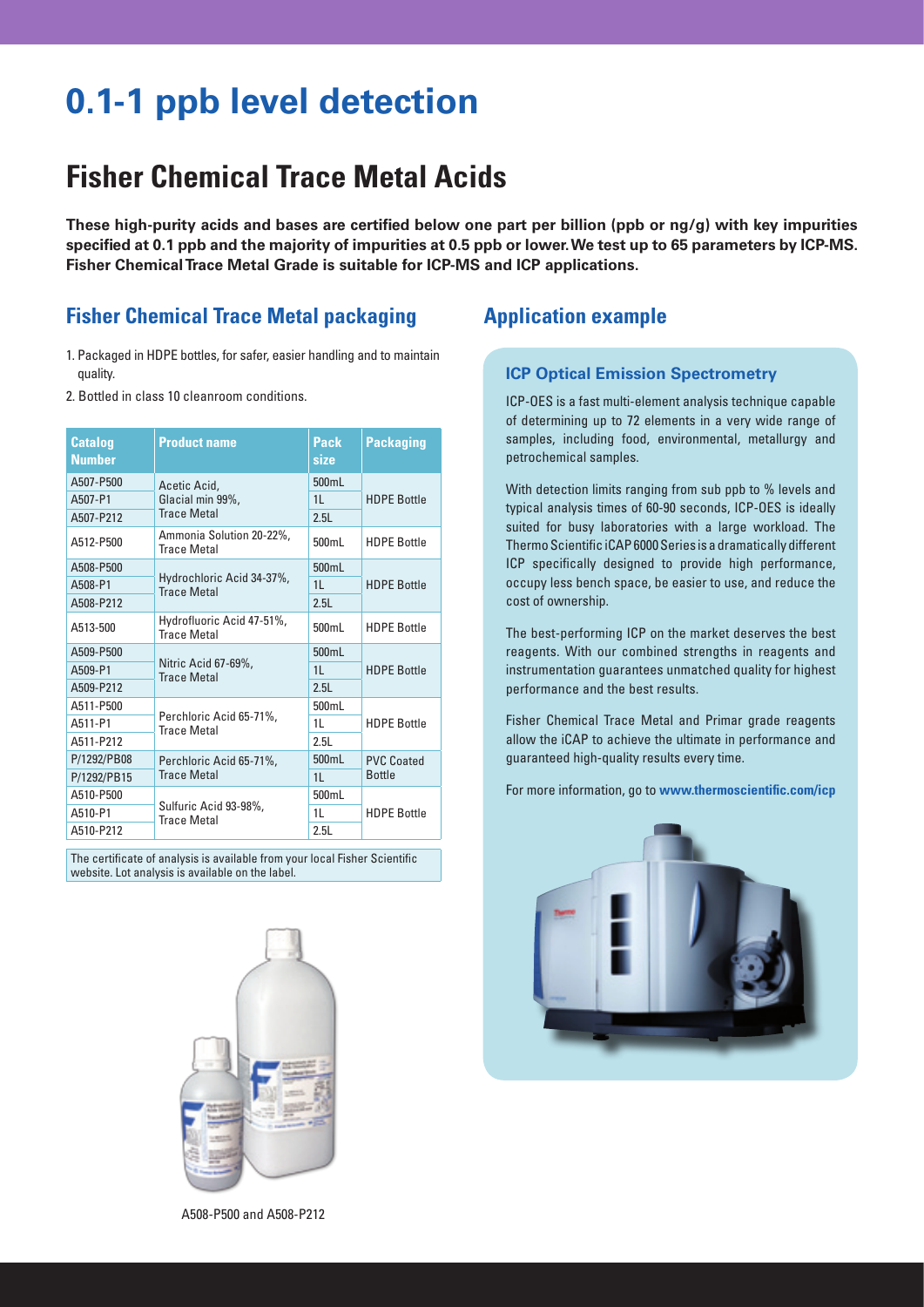# **From ppm to ppb level detection**

# **Fisher Chemical Primar Plus Acids**

**Range of acids for trace elemental analysis tested up to 40 parameters at ppb levels at ICP. 1-10 ppb level detection.**

| <b>Catalog</b><br><b>Number</b> | <b>Product name</b>      | <b>Pack</b><br>size | <b>Packaging</b>   |  |
|---------------------------------|--------------------------|---------------------|--------------------|--|
| A/0411/PB08                     | Acetic Acid Glacial      | 500mL               |                    |  |
| A/0411/PB15                     | $>99.8\%$ ,              | 11                  | <b>HDPF Bottle</b> |  |
| A/0411/PB17                     | <b>Primar Plus</b>       | 2.5L                |                    |  |
| H/1196/PB08                     | <b>Hydrochloric Acid</b> | 500mL               |                    |  |
| H/1196/PB15                     | min. 37% d=1.18,         | 11                  | <b>HDPE Bottle</b> |  |
| H/1196/PB17                     | Primar Plus              | 2.5L                |                    |  |
| N/2272/PB08                     | Nitric Acid              | 500mL               |                    |  |
| N/2272/PB15                     | min. 68% d=1.42,         | 1 <sub>L</sub>      | <b>HDPE Bottle</b> |  |
| N/2272/PB17                     | <b>Primar Plus</b>       | 2.5L                |                    |  |
| S/9231/PB08                     | Sulfuric Acid            | 500mL               |                    |  |
| S/9231/PB15                     | min. 95% d=1.83,         | 11                  | <b>HDPE Bottle</b> |  |
| S/9231/PB17                     | <b>Primar Plus</b>       | 2.5L                |                    |  |
|                                 |                          |                     |                    |  |

The certificate of analysis is available from your local Fisher Scientific website. Lot analysis is available on the label.

# **Fisher Chemical For Analysis, AR**

**A new range of acids For Analysis, AR with a low cadmium, lead and mercury level. Suitable for use in environmental and food applications. From ppm to ppb level detection.**

| <b>Catalog</b><br><b>Number</b> | <b>Product name</b>                        | <b>Pack</b><br>size | <b>Packaging</b>   |  |
|---------------------------------|--------------------------------------------|---------------------|--------------------|--|
| H/1020/PB15                     | Hydrochloric Acid 25%<br>- For Analysis AR | 1 <sub>L</sub>      |                    |  |
| H/1020/PB17                     | Low Cadmium, Lead<br>& Mercury level       | 2.5L                | <b>HDPE Bottle</b> |  |
| H/1180/PB15                     | Hydrochloric Acid 37%<br>- For Analysis AR | 1L                  |                    |  |
| H/1180/PB17                     | Low Cadmium, Lead<br>& Mercury level       | 2.51                | <b>HDPE Bottle</b> |  |
| N/2320/PB15                     | Nitric Acid 69%<br>- For Analysis AR       | 1 <sub>L</sub>      | <b>HDPE Bottle</b> |  |
| N/2320/PB17                     | Low Cadmium, Lead<br>& Mercury level       | 2.5L                |                    |  |
| S/9220/PB15                     | Sulfuric Acid 95%<br>- For Analysis AR     | 11                  | <b>HDPE Bottle</b> |  |
| S/9220/PB17                     | Low Cadmium, Lead<br>& Mercury level       | 2.5L                |                    |  |

The certificate of analysis is available from your local Fisher Scientific website. Lot analysis is available on the label.

# **Fisher Chemical Primar Plus and For Analysis, AR packaging**

1. New packaging. Now packaged in HDPE bottles, for safer, easier handling and to maintain quality.

2. No risk of breakage during transportation.

# **Application example**

## **AA Spectrometry**

AA spectrometry provides parts per million and parts per billion detection limits for most metallic elements in many different sample matrices with minimal interferences. Although invented over 50 years ago, AA is still the technique of choice for many laboratories.

Thermo Scientific iCE 3000 Series are a range of revolutionary stylish, intelligent and fully automatic AA spectrometers coupled with intelligent accessories that will exceed your performance criteria for a wide range of analyses, including environmental, clinical, food and WEEE/RoHS applications.

For more information, go to **www.thermoscientific.com/aa**

![](_page_4_Picture_17.jpeg)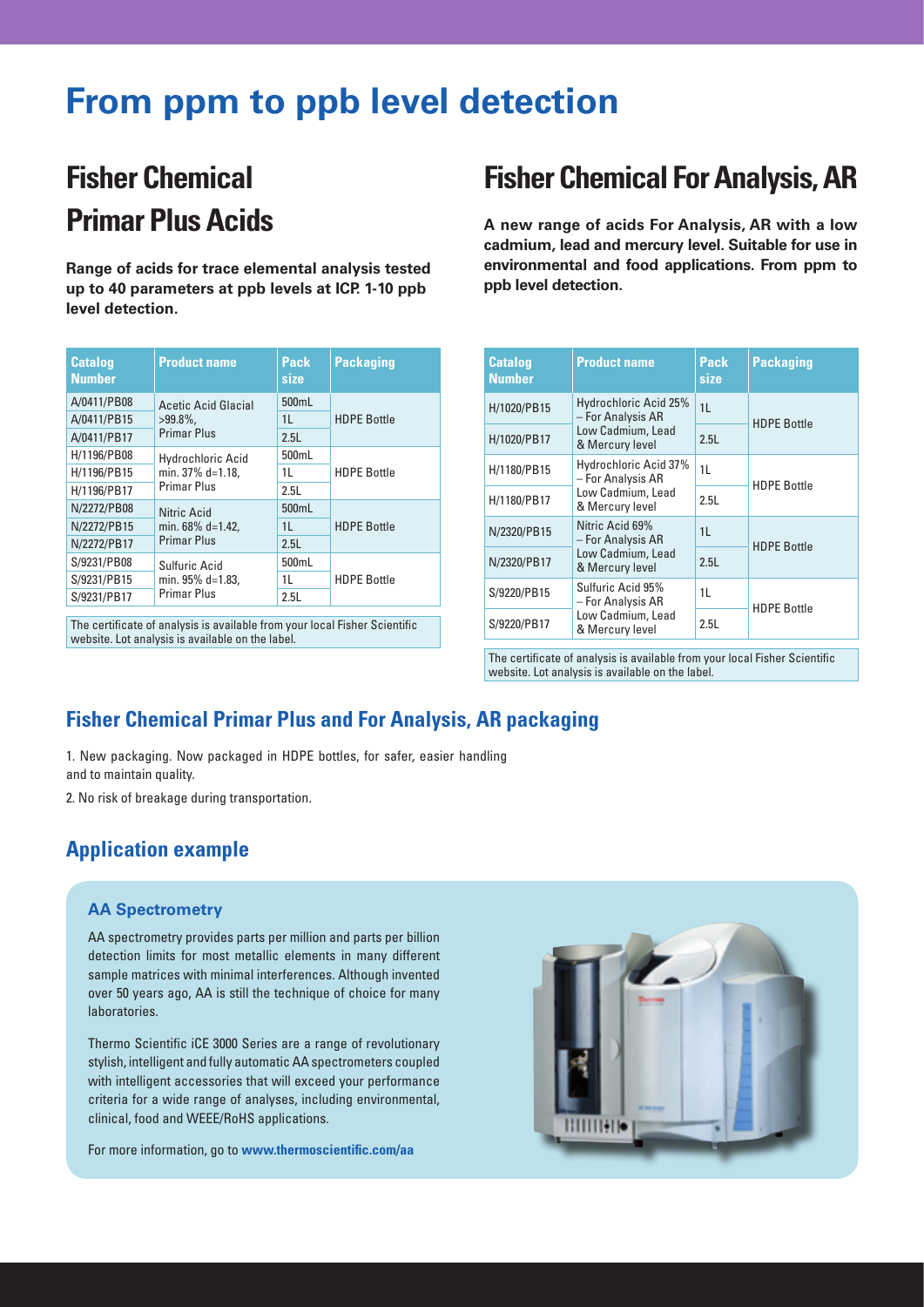# **Do you want to improve your detection limits?**

# **Look closer for answers to your analytical challenges**

At a time when you are striving for new levels of integration, sensitivity and performance in your laboratories, we offer an unmatched portfolio of products for the most common to the most complex applications.

# **Quality products with the highest specifications**

| <b>Optima Nitric Acid, A467</b> |                                        |  |  |
|---------------------------------|----------------------------------------|--|--|
| Assay (HNO3, w/w)               | 67-69%                                 |  |  |
| <b>Analyte</b>                  | Trace impurities in ppt $\frac{pg}{g}$ |  |  |
|                                 | <b>Maximum specifications</b>          |  |  |
| Aluminum (AI)                   | 20                                     |  |  |
| Antimony (Sb)                   | 10                                     |  |  |
| Arsenic (As)                    | 20                                     |  |  |
| Barium (Ba)                     | 10                                     |  |  |
| Beryllium (Be)                  | 10                                     |  |  |
| Bismuth (Bi)                    | 10                                     |  |  |
| Boron (B)                       | 10                                     |  |  |
| Cadmium (Cd)                    | 10                                     |  |  |
| Calcium (Ca)                    | 10                                     |  |  |
| Cerium (Ce)                     | 10<br>10                               |  |  |
| Cesium (Cs)<br>Chromium (Cr)    | 10                                     |  |  |
| Cobalt (Co)                     | 10                                     |  |  |
| Copper (Cu)                     | 20                                     |  |  |
| Dysprosium (Dy)                 | 1                                      |  |  |
| Erbium (Er)                     | 1                                      |  |  |
| Europium (Eu)                   | 1                                      |  |  |
| Gadolinium (Gd)                 | 1                                      |  |  |
| Gallium (Ga)                    | 10                                     |  |  |
| Germanium (Ge)                  | 10                                     |  |  |
| Gold (Au)                       | 20                                     |  |  |
| Hafnium (Hf)                    | 10                                     |  |  |
| Holmium (Ho)<br>Indium (In)     | 1<br>1                                 |  |  |
| Iron (Fe)                       | 10                                     |  |  |
| Lanthanum (La)                  | 1                                      |  |  |
| Lead (Pb)                       | 10                                     |  |  |
| Lithium (Li)                    | 10                                     |  |  |
| Lutetium (Lu)                   | 1                                      |  |  |
| Magnesium (Mg)                  | 10                                     |  |  |
| Manganese (Mn)                  | 10                                     |  |  |
| Mercury (Hg)                    | 50                                     |  |  |
| Molybdenum (Mo)                 | 10                                     |  |  |
| Neodymium (Nd)                  | 1                                      |  |  |
| Nickel (Ni)<br>Niobium (Nb)     | 20<br>1                                |  |  |
| Palladium (Pd)                  | 20                                     |  |  |
| Platinum (Pt)                   | 20                                     |  |  |
| Potassium (K)                   | 10                                     |  |  |
| Praseodymium (Pr)               | 1                                      |  |  |
| Rhenium (Re)                    | 10                                     |  |  |
| Rhodium (Rh)                    | 10                                     |  |  |
| Rubidium (Rb)                   | 10                                     |  |  |
| Ruthenium (Ru)                  | 20                                     |  |  |
| Samarium (Sm)                   | 1                                      |  |  |
| Scandium (Sc)                   | 10                                     |  |  |
| Selenium (Se)<br>Silver (Ag)    | Information only<br>10                 |  |  |
| Sodium (Na)                     | 10                                     |  |  |
| Strontium (Sr)                  | 10                                     |  |  |
| Tantalum (Ta)                   | Information only                       |  |  |
| Tellurium (Te)                  | 1                                      |  |  |
| Terbium (Tb)                    | 1                                      |  |  |
| Thallium (TI)                   | 10                                     |  |  |
| Thorium (Th)                    | 1                                      |  |  |
| Thulium (Tm)                    | 1                                      |  |  |
| Tin (Sn)                        | 20                                     |  |  |
| Titanium (Ti)                   | 10                                     |  |  |
| Tungsten (W)                    | 10                                     |  |  |
| Uranium (U)<br>Vanadium (V)     | 1<br>10                                |  |  |
| Ytterbium (Yb)                  | 1                                      |  |  |
| Yttrium (Y)                     | 1                                      |  |  |
| Zinc (Zn)                       | 10                                     |  |  |
| Zirconium (Zr)                  | 10                                     |  |  |

| <b>Trace Metal Nitric Acid, A509</b> |                                |  |
|--------------------------------------|--------------------------------|--|
| Assay (HN03, w/w)                    | 67-69%                         |  |
| Colour (APHA)                        | 10                             |  |
| <b>Analyte</b>                       | <b>Trace impurities in ppb</b> |  |
|                                      | <b>Maximum specifications</b>  |  |
| Aluminum (AI)<br>Antimony (Sb)       | 1<br>0.5                       |  |
| Arsenic (As)                         | 0.5                            |  |
| Barium (Ba)                          | 0.1                            |  |
| Beryllium (Be)                       | 0.1                            |  |
| Bismuth (Bi)<br>Boron (B)            | 0.1<br>1                       |  |
| Cadmium (Cd)                         | 0.5                            |  |
| Calcium (Ca)                         | 1                              |  |
| Cerium (Ce)                          | 0.1                            |  |
| Cesium (Cs)<br>Chromium (Cr)         | 0.1<br>$\mathbf{1}$            |  |
| Cobalt (Co)                          | 0.5                            |  |
| Copper (Cu)                          | 0.5                            |  |
| Dysprosium (Dy)                      | 0.1                            |  |
| Erbium (Er)<br>Europium (Eu)         | 0.1<br>0.1                     |  |
| Gadolinium (Gd)                      | 0.1                            |  |
| Gallium (Ga)                         | 0.1                            |  |
| Germanium (Ge)                       | 0.1                            |  |
| Gold (Au)<br>Hafnium (Hf)            | 0.1<br>0.1                     |  |
| Holmium (Ho)                         | 0.1                            |  |
| Indium (In)                          | 0.1                            |  |
| Iron (Fe)                            | 1                              |  |
| Lanthanum (La)                       | 0.1                            |  |
| Lead (Pb)<br>Lithium (Li)            | 0.1<br>0.1                     |  |
| Lutetium (Lu)                        | 0.1                            |  |
| Magnesium (Mg)                       | 1                              |  |
| Manganese (Mn)                       | 0.1                            |  |
| Mercury (Hg)<br>Molybdenum (Mo)      | 0.1<br>0.1                     |  |
| Neodymium (Nd)                       | 0.1                            |  |
| Nickel (Ni)                          | 0.5                            |  |
| Niobium (Nb)                         | 0.1                            |  |
| Palladium (Pd)<br>Platinum (Pt)      | 0.5<br>0.5                     |  |
| Potassium (K)                        | 1                              |  |
| Praseodymium (Pr)                    | 0.1                            |  |
| Rhenium (Re)                         | 0.1                            |  |
| Rhodium (Rh)<br>Rubidium (Rb)        | 0.5<br>0.1                     |  |
| Ruthenium (Ru)                       | 0.5                            |  |
| Samarium (Sm)                        | 0.1                            |  |
| Scandium (Sc)                        | 0.1                            |  |
| Selenium (Se)<br>Silver (Ag)         | 1<br>0.1                       |  |
| Sodium (Na)                          | 1                              |  |
| Strontium (Sr)                       | 0.1                            |  |
| Tantalum (Ta)                        | Information only               |  |
| Tellurium (Te)<br>Terbium (Tb)       | 0.1<br>0.1                     |  |
| Thallium (TI)                        | 0.1                            |  |
| Thorium (Th)                         | 0.1                            |  |
| Thulium (Tm)                         | 0.1                            |  |
| Tin (Sn)                             | 0.5                            |  |
| Titanium (Ti)<br>Tungsten (W)        | 0.5<br>0.1                     |  |
| Uranium (U)                          | 0.1                            |  |
| Vanadium (V)                         | 0.5                            |  |
| Ytterbium (Yb)                       | 0.1                            |  |
| Yttrium (Y)<br>Zinc (Zn)             | 0.1<br>0.5                     |  |
| Zirconium (Zr)                       | 0.1                            |  |
| <b>Analyte</b>                       | <b>Trace impurities in ppm</b> |  |
| Chloride (CI)                        | 0.2                            |  |
| Total Phosphorus (P)                 | 0.01                           |  |
| Total Sulfur (S)                     | 0.3                            |  |

| <b>Primar Plus Nitric Acid N/2272</b> |                                  |  |  |  |  |  |  |
|---------------------------------------|----------------------------------|--|--|--|--|--|--|
| Assay (HNO3, w/w)                     | $>68\%$                          |  |  |  |  |  |  |
| <b>Analyte</b>                        | Trace impurities in $ppb$ (ng/g) |  |  |  |  |  |  |
|                                       | <b>Maximum specifications</b>    |  |  |  |  |  |  |
| Aluminum (AI)                         | 100                              |  |  |  |  |  |  |
| Antimony (Sb)                         | 5                                |  |  |  |  |  |  |
| Arsenic (As)                          | 5                                |  |  |  |  |  |  |
| Barium (Ba)                           | 50                               |  |  |  |  |  |  |
| Beryllium (Be)                        | 5                                |  |  |  |  |  |  |
| <b>Bismuth (Bi)</b>                   | 5                                |  |  |  |  |  |  |
| Boron (B)                             | 5                                |  |  |  |  |  |  |
| Cadmium (Cd)                          | $\overline{2}$                   |  |  |  |  |  |  |
| Calcium (Ca)                          | 50                               |  |  |  |  |  |  |
| Chromium (Cr)                         | 5                                |  |  |  |  |  |  |
| Copper (Cu)                           | 5                                |  |  |  |  |  |  |
| Gallium (Ga)                          | 5                                |  |  |  |  |  |  |
| Germanium (Ge)                        | 5                                |  |  |  |  |  |  |
| Indium (In)                           | 5                                |  |  |  |  |  |  |
| Iron (Fe)                             | 50                               |  |  |  |  |  |  |
| Lead (Pb)                             | $\overline{2}$                   |  |  |  |  |  |  |
| Lithium (Li)                          | $\overline{2}$                   |  |  |  |  |  |  |
| Magnesium (Mg)                        | 20                               |  |  |  |  |  |  |
| Manganese (Mn)                        | $\overline{2}$                   |  |  |  |  |  |  |
| Mercury (Hq)                          | 5                                |  |  |  |  |  |  |
| Molybdenum (Mo)                       | 2                                |  |  |  |  |  |  |
| Nickel (Ni)                           | $\overline{2}$                   |  |  |  |  |  |  |
| Potassium (K)                         | 20                               |  |  |  |  |  |  |
| Residue after ignition                | < 0.0002%                        |  |  |  |  |  |  |
| Selenium (Se)                         | $\overline{2}$                   |  |  |  |  |  |  |
| Silver (Aq)                           | 5                                |  |  |  |  |  |  |
| Sodium (Na)                           | 100                              |  |  |  |  |  |  |
| Strontium (Sr)                        | $\overline{2}$                   |  |  |  |  |  |  |
| Thallium (TI)                         | 5                                |  |  |  |  |  |  |
| Tin (Sn)                              | 5                                |  |  |  |  |  |  |
| Titanium (Ti)                         | $\overline{2}$                   |  |  |  |  |  |  |
| Total chloride (CI)                   | $<$ 0,0002%                      |  |  |  |  |  |  |
| Total sulfur (S)                      | 200                              |  |  |  |  |  |  |
| Vanadium (V)                          | $\overline{2}$                   |  |  |  |  |  |  |
| Zinc (Zn)                             | 10                               |  |  |  |  |  |  |
| Zirconium (Zr)                        | 5                                |  |  |  |  |  |  |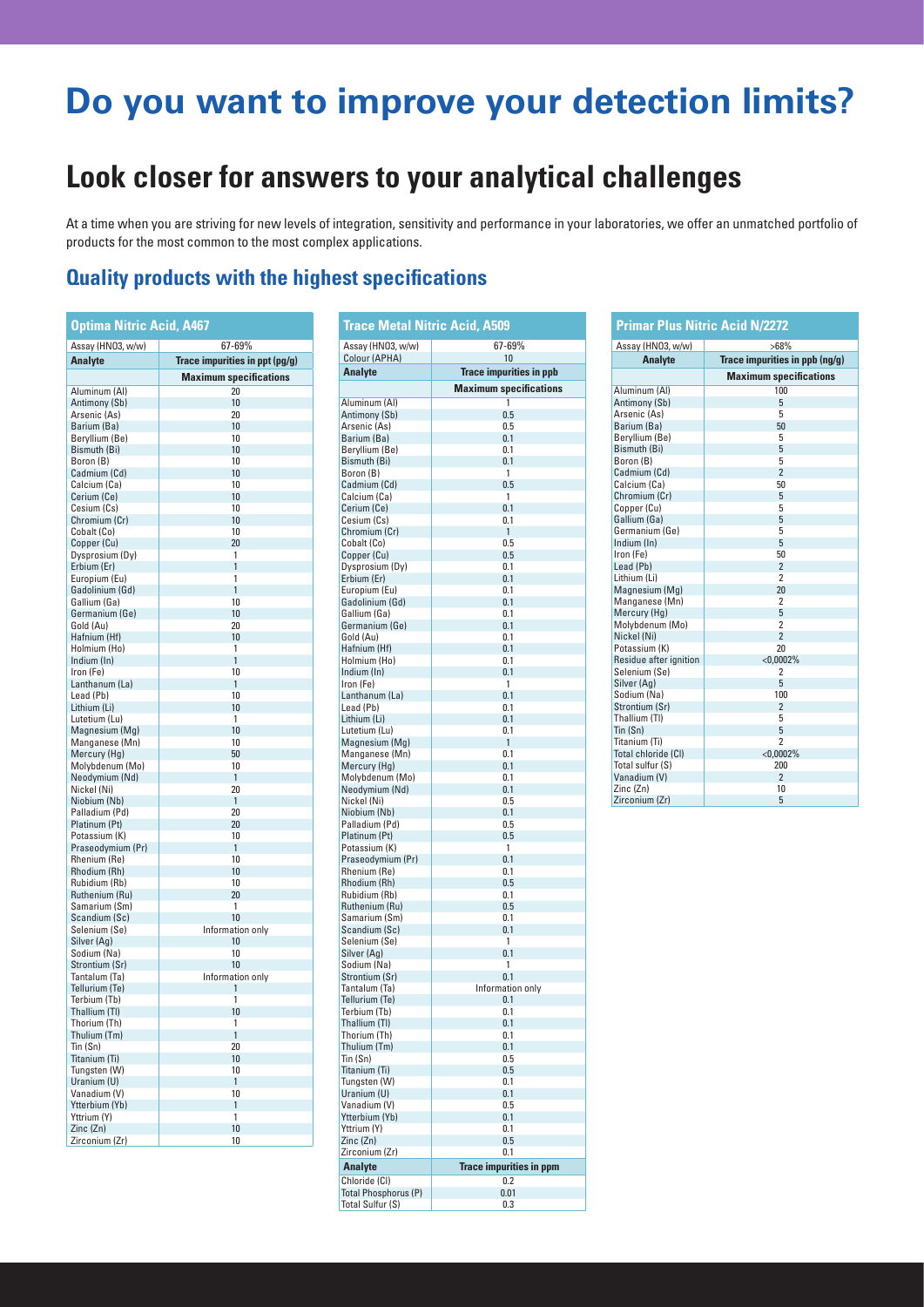# **Product overview**

# **Choose from a complete product range**

- Optima, Trace Metal, Primar Plus and For Analysis, AR grade products, depending on your application
- Sizes and quantities for your project scope, from bench to batch
- Packaging design that preserves chemical quality and promotes lab safety
- Product specification and Certificate of Analysis available on the website

| <b>Description</b>                               | <b>Pack</b><br>size | <b>Optima</b><br>as low as 1-100 ppt level<br>detection |                              | <b>Trace Metal</b><br>1 ppb<br>level detection |             | <b>Primar Plus</b><br>$1-10$ ppb<br>level detection | <b>For Analysis, AR</b><br>(low cadmium,<br><b>lead and mercury level)</b> |
|--------------------------------------------------|---------------------|---------------------------------------------------------|------------------------------|------------------------------------------------|-------------|-----------------------------------------------------|----------------------------------------------------------------------------|
|                                                  |                     | <b>Old catalog</b><br>number                            | <b>New catalog</b><br>number |                                                |             |                                                     |                                                                            |
| <b>Acetic Acid Glacial</b>                       | 250mL               | A/0415/07                                               | A465-250                     |                                                |             |                                                     |                                                                            |
|                                                  | 500mL               | A/0415/08                                               | A465-500                     | A507-P500                                      |             | A/0411/PB08                                         |                                                                            |
|                                                  | 1 <sub>L</sub>      | A/0415/15                                               | A465-1                       | A507-P1                                        |             | A/0418/PB15                                         |                                                                            |
|                                                  | 2.5L                |                                                         |                              | A507-P212                                      |             | A/0411/PB17                                         |                                                                            |
| Ammonia Solution                                 | 250mL               | A/3365/07                                               | A470-250                     |                                                |             |                                                     |                                                                            |
|                                                  | 500mL               | A/3365/08                                               | A470-500                     | A512-P500                                      |             |                                                     |                                                                            |
|                                                  | 1 <sub>L</sub>      | A/3365/15                                               | A470-1                       |                                                |             |                                                     |                                                                            |
| <b>Hydrobromic Acid</b>                          | 500mL               | H/0955/08                                               | A471-500                     |                                                |             |                                                     |                                                                            |
| Hydrochloric Acid                                | 250mL               | H/1205/07                                               | A466-250                     |                                                |             |                                                     |                                                                            |
|                                                  | 500mL               | H/1205/08                                               | A466-500                     | A508-P500                                      |             | H/1196/PB08                                         |                                                                            |
|                                                  | 1 <sub>L</sub>      | H/1205/15                                               | A466-1                       | A508-P1                                        |             | H/1196/PB15                                         | H/1020/PB15* H/1180/PB15**                                                 |
|                                                  | 2.5L                |                                                         |                              | A508-P212                                      |             | H/1196/PB17                                         | H/1020/PB17* H/1180/PB17**                                                 |
| Hydrogen Peroxide                                | 500mL               | H/1830/08                                               | P170-500                     |                                                |             |                                                     |                                                                            |
| Nitric Acid                                      | 250mL               | N/2275/07                                               | A467-250                     |                                                |             |                                                     |                                                                            |
|                                                  | 500mL               | N/2275/08                                               | A467-500                     | A509-P500                                      |             | N/2272/PB08                                         |                                                                            |
|                                                  | 1 <sub>L</sub>      | N/2275/15                                               | A467-1                       | A509-P1                                        |             | N/2272/PB15                                         | N/2320/PB15                                                                |
|                                                  | 2.5L                |                                                         |                              | A509-P212                                      |             | N/2272/PB17                                         | N/2320/PB17                                                                |
| <b>Perchloric Acid</b>                           | 250mL               | P/1295/07                                               | A469-250                     |                                                |             |                                                     |                                                                            |
|                                                  | 500mL               | P/1295/08                                               | A469-500                     | A511-P500                                      | P/1292/PB08 |                                                     |                                                                            |
|                                                  | 1 <sub>L</sub>      | P/1295/15                                               | A469-1                       | A511-P1                                        | P/1292/PB15 |                                                     |                                                                            |
|                                                  | 2.5L                |                                                         |                              | A511-P212                                      |             |                                                     |                                                                            |
| Sulfuric Acid                                    | 250mL               | S/9225/07                                               | A468-250                     |                                                |             |                                                     |                                                                            |
|                                                  | 500mL               | S/9225/08                                               | A468-500                     | A510-P500                                      |             | S/9231/PB08                                         |                                                                            |
|                                                  | 1 <sub>L</sub>      | S/9225/15                                               | A468-1                       | A510-P1                                        |             | S/9231/PB15                                         | S/9220/PB15                                                                |
|                                                  | 2.5L                |                                                         |                              | A510-P212                                      |             | S/9231/PB17                                         | S/9220/PB17                                                                |
| Water                                            | 500mL               | W/0115/08                                               | W9-500                       |                                                |             |                                                     |                                                                            |
|                                                  | 1 <sub>L</sub>      | W/0115/15                                               | $W9-1$                       |                                                |             |                                                     |                                                                            |
|                                                  | 2L                  | W/0115/99                                               | $W9-2$                       |                                                |             |                                                     |                                                                            |
| * Hydrochloric acid 25% ** Hydrochloric acid 37% |                     |                                                         |                              |                                                |             |                                                     |                                                                            |

# **Order today !**

**Fisher Chemical reagents are available globally from the Fisher Scientific distribution network.**